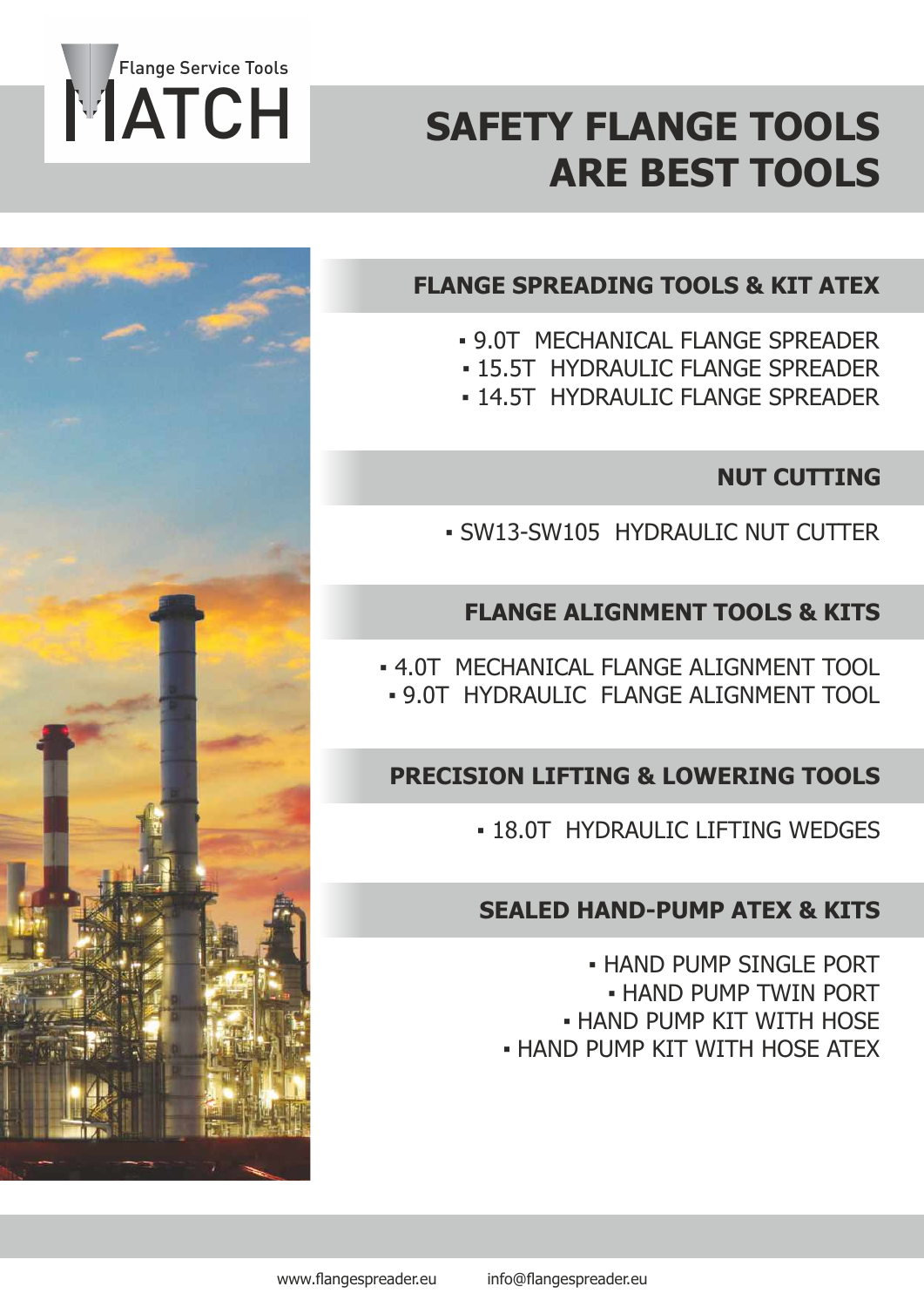# **HSW15TEX Single & Twin Kit**

## HYDRAUL IC FLANGE SPREADER WEDGE ATEX SINGLE & TWIN KIT

This is a general-purpose spreading wedge for a flange joint with a minimum access gap of 6mm. It is actuated by an external hand pump (P350AEX or P350BEX) and is ATEX certified for use in the hazardous areas in zones 1 and 2.

#### **TOOL CAPABILITIES**

#### **SPREADING FORCE**

with 700bar hydraulic pressure applied:  $• 15.5T (155kN)$ 

#### **SPREADING DISTANCE**

- 6.0mm 31.0mm using only  $1<sup>st</sup>$  step
- 6.0mm 62.0mm using 4 steps (without stepped blocks)
- 31.0mm 81.0mm using optional stepped blocks kit

**TOOL WEIGHT:** 7.0kg



| Tool                | <b>Pump kit</b>              | incl. hose                   | <b>In Case</b> |
|---------------------|------------------------------|------------------------------|----------------|
| $1 \times$ HSW15TEX | -                            |                              | Yes            |
| 2 x HSW15TEX        | $\qquad \qquad \blacksquare$ | $\qquad \qquad \blacksquare$ | Yes            |
| $1 \times$ HSW15TEX | <b>HP350A</b>                | 1 x HH180                    | Yes            |
| 2 x HSW15TEX        | <b>HP350B</b>                | 2 x HH180                    | Yes            |
| $1 \times$ HSW15TEX | HP350AEX                     | 1 x HHEX180                  | Yes            |
| 2 x HSW15TEX        | HP350BEX                     | 2 x HHEX180                  | Yes            |
|                     |                              |                              |                |

# **HSW15TSCEX**

### INTEGRAL HYDRAULIC FLANGE SPREADER WEDGE ATEX

This general-purpose, self-contained spreading wedge for a flange joint with a minimum access gap of 6mm is actuated by an integral hydraulic hand-pump; therefore, no hoses or external pumps are required. It is ATEX certified for use in the hazardous areas in zones 1 and 2.

#### **TOOL CAPABILITIES**

#### **SPREADING FORCE**

with 700bar hydraulic pressure applied:  $-14.5T(145kN)$ 

#### **SPREADING DISTANCE**

- 6.0mm 31.0mm using only  $1<sup>st</sup>$  step
- 6.0mm 62.0mm using 4 steps (without stepped blocks)
- 31.0mm 81.0mm using optional stepped blocks kit

**TOOL WEIGHT:** 9.0kg





HSW15TSCEX HSW15TSCEX Yes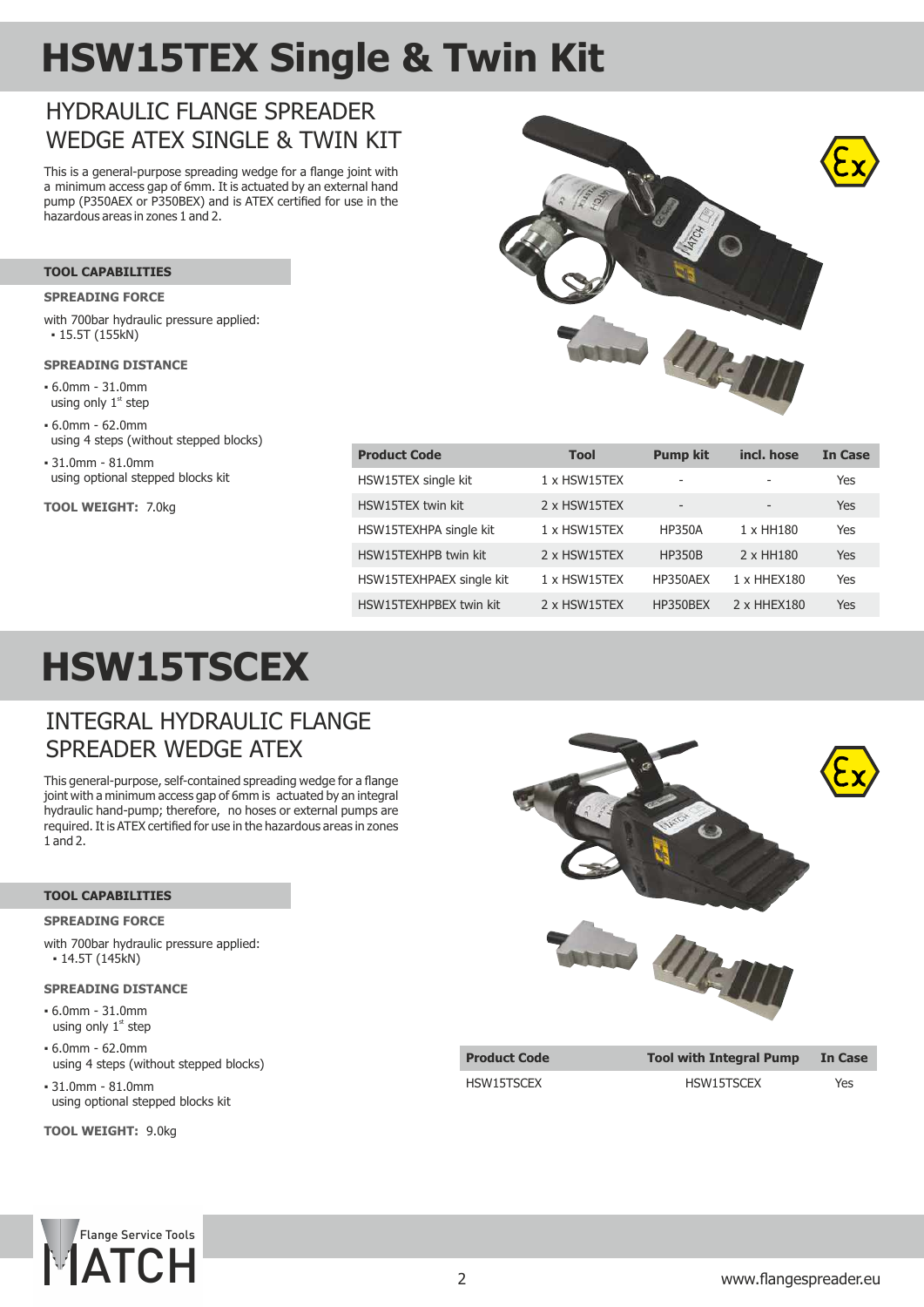## **MSW9TEX Single & Twin Kit**

## MECHANICAL FLANGE SPREADER WEDGE ATEX

The general-purpose, entry level spreading wedge for a flange joint with a minimum access gap of 6mm is mechanically operated using the supplied torque wrench. It is ATEX certified for use in the hazardous areas in zones 1 and 2.

#### **TOOL CAPABILITIES**

#### **SPREADING FORCE**

with 203N.m (150ft.lb) torque applied: ▪ 9.0T (90kN)

#### **SPREADING DISTANCE**

- 6.0mm 31.0mm using only  $1<sup>st</sup>$  step
- 6.0mm 62.0mm using 4 steps (without stepped blocks)
- 31.0mm 81.0mm using optional stepped blocks kit

**TOOL WEIGHT:** 5.5kg



| <b>Product Code</b> | Tool        | <b>In Case</b> |
|---------------------|-------------|----------------|
| MSW9TEX single kit  | 1 x MSW9TFX | Yes            |
| MSW9TFX twin kit    | 2 x MSW9TFX | Yes            |

## **HMSP**

## Hydraulic Nut Cutter

The compact design is optimal in a confined space with enough force to split the rusted nuts with Max Hardness HRC44. The Nut Cutter is operated by an external hydraulic hand-pump (P350AEX, P550AEX or P1000AEX).

#### **TOOL CAPABILITIES**

**Hexagon Nut Range (mm) SW13-105 Bolt Range M6-M72**

| <b>Product Code</b> | <b>Hexagon Nut</b><br>Range (mm) | <b>Bolt Range</b><br>(mm) |
|---------------------|----------------------------------|---------------------------|
| <b>HMSP 1319</b>    | 13-19                            | M6-M12                    |
| <b>HMSP 1924</b>    | $19 - 14$                        | M12-M16                   |
| <b>HMSP 2432</b>    | 24-32                            | M16-M22                   |
| <b>HMSP 3241</b>    | $32 - 41$                        | M22-M27                   |
| HMSP 4150           | $41 - 50$                        | M27-M33                   |
| <b>HMSP 5060</b>    | $50 - 60$                        | M33-M39                   |
| <b>HMSP 6075</b>    | 60-75                            | M39-M48                   |
| <b>HMSP 7590</b>    | 75-90                            | M48-M60                   |
| <b>HMSP 90105</b>   | 90-105                           | M60-M72                   |



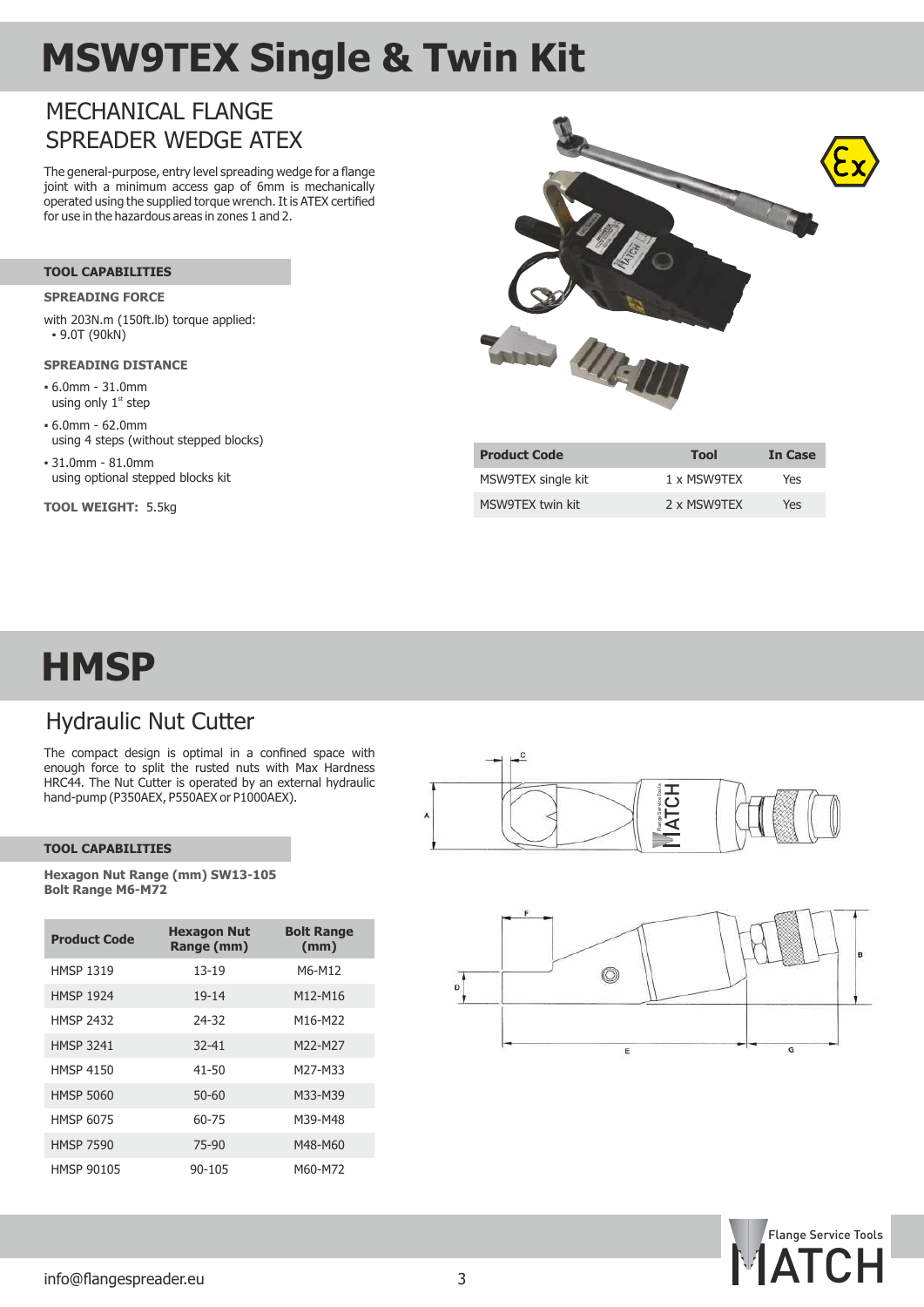## **MFA4T**

## MECHANICAL FLANGE ALIGNMENT TOOL

The tool is designed to lift, lower and re-alignment of misaligned flanges. It is mechanically operated using the supplied torque wrench.

#### **TOOL CAPABILITIES**

**ALIGNING ( LIFTING) FORCE**  from 67,8 Nm of torque  $-4.0T(40 kN)$ 

**WING EXTENSION** ▪ 45mm - 158mm

**MINIMUM APPLICABLE BOLT**  ▪ 25mm (1.0") **TOOL WEIGHT:** 8.6kg **HOLE DIAMETER**



| <b>Product Code</b> | <b>Tool</b> | <b>In Case</b> |
|---------------------|-------------|----------------|
| MFA4T               | MFA4T       | Yes            |

## **HFA9T**

## HYDRAULIC FLANGE ALIGNMENT TOOL

The tools is designed to lift, lower and realignment of misaligned flanges. It is actuated by an external hydraulic hand-pump, P350AEX.

#### **TOOL CAPABILITIES**

**ALIGNING ( LIFTING) FORCE**  with 700bar hydraulic pressure applied:  $-9.0T(90 kN)$ 

▪ 105mm - 240mm **WING EXTENSION**

**MINIMUM APPLICABLE BOLT**   $• 35,5mm (1.4")$ **HOLE DIAMETER**

**TOOL WEIGHT:** 14.5kg



| <b>Product Code</b> | Tool  | <b>Pump kit</b>          | incl. hose               | In Case |
|---------------------|-------|--------------------------|--------------------------|---------|
| HFA9T               | HFA9T | $\overline{\phantom{a}}$ | $\overline{\phantom{a}}$ | Yes     |
| <b>HFA9THP kit</b>  | HFA9T | HP350AFX                 | 1 x HH180                | Yes     |

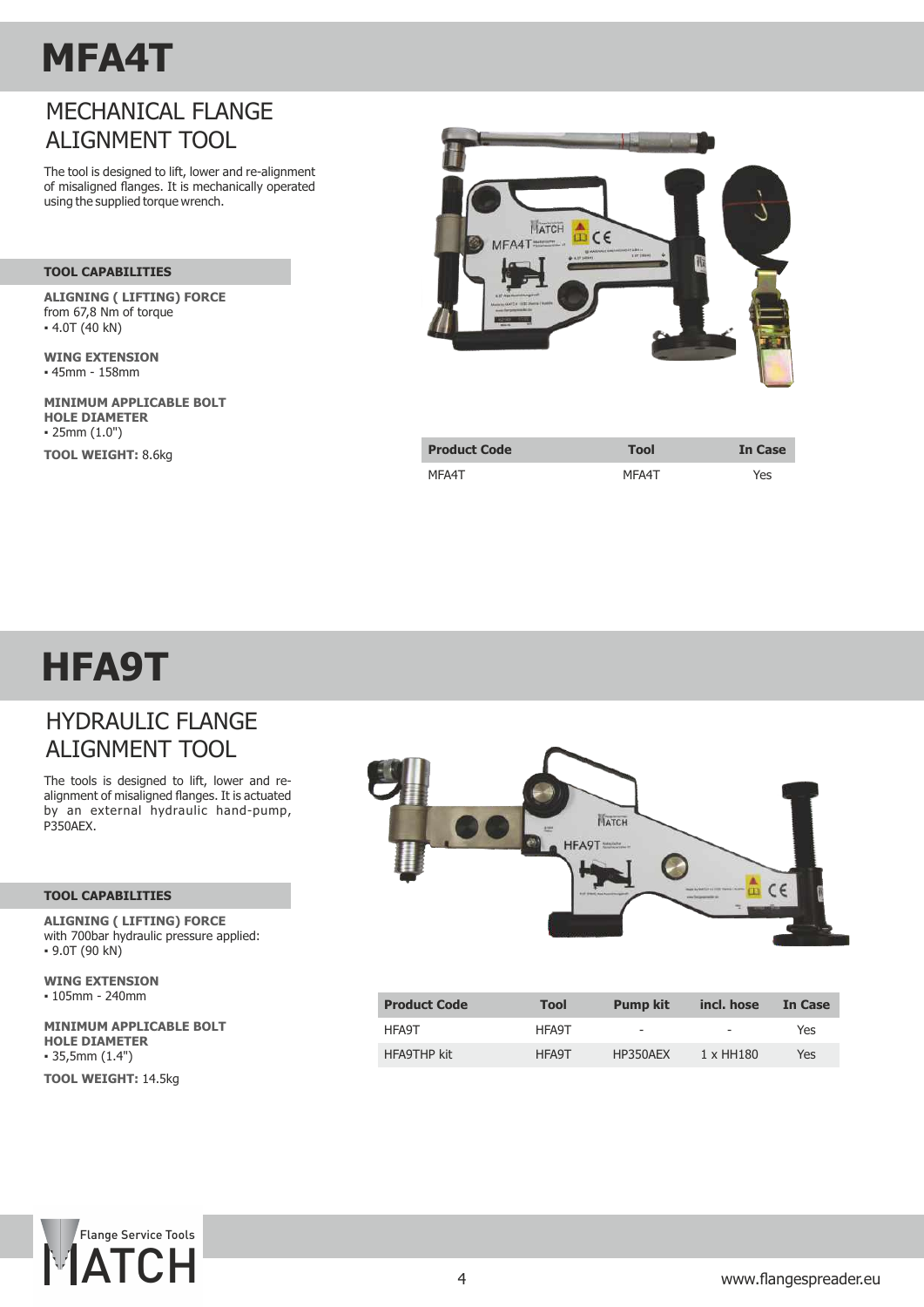# **HPLW18T Single und Twin Kit**

## HYDRAULIC PRECISION LIFTING WEDGE SINGLE & TWIN KIT

This kit is designed to lift or lower objects in a controlled manner. The HPLW range will give a safe, smooth, secure hold when lifting or lowering heavy equipment. This tool will lift an object in a stable movement from an access gap of only 9.5mm. It is actuated by an external hydraulic hand-pump (P350AEX or P350BEX).

#### **TOOL CAPABILITIES**

#### **LIFTING FORCE**

- with 700bar hydraulicpressure applied:
- 18.0T (180 KN)

#### **LIFTING DISTANCE**

- 0.95mm 29,50mm using only  $1<sup>st</sup>$  step
- 0.95mm 51,50mm
- 0.95mm 67.5mm using 4 steps (without stepped blocks)
- using optional stepped block kit

**TOOL WEIGHT:** 8.5kg



| <b>Product Code</b>   | <b>Tool</b> | <b>Pump kit</b>          | incl. hose | In Case |
|-----------------------|-------------|--------------------------|------------|---------|
| HPLW18T0              | 1 x HPLW18T | -                        |            | No      |
| HPLW18T single kit    | 1 x HPLW18T | $\overline{\phantom{a}}$ |            | Yes     |
| HPLW18T twin kit      | 2 x HPLW18T | -                        |            | Yes     |
| HPLW18THPA single kit | 1 x HPLW18T | <b>HP350A</b>            | 1 x HH180  | Yes     |
| HPLW18THPB twin kit   | 2 x HPLW18T | <b>HP350B</b>            | 2 x HH180  | Yes     |

## **HPLW18TC Integral Kit**

### HYDRAULIC PRECISION LIFTING WEDGE INTEGRAL KIT

This kit is designed to lift or lower objects in a controlled manner. The HPLW range will give a safe, smooth, secure hold when lifting or lowering heavy equipment. This tool will lift an object in a stable movement from an access gap of only 9.5mm. It is actuated by an integral hydraulic hand-pump, therefore, no hoses or external pumps are required.

#### **TOOL CAPABILITIES**

#### **LIFTING FORCE**

with 700bar (10,000psi) hydraulicpressure applied:  $\cdot$  18.0T (180 kN)

#### **LIFTING DISTANCE**

- 0.95mm 29,50mm
- using only  $1<sup>st</sup>$  step
- 0.95mm 51,50mm using 4 steps (without stepped blocks)
- using optional stepped block kit ▪ 0.95mm - 67.5mm

**TOOL WEIGHT:** 12.0kg



| Product Code    |  |
|-----------------|--|
| <b>IPLW18TC</b> |  |

**Product Code Tool with Integral Pump In Case** HPLW18TC HPLW18TC Yes

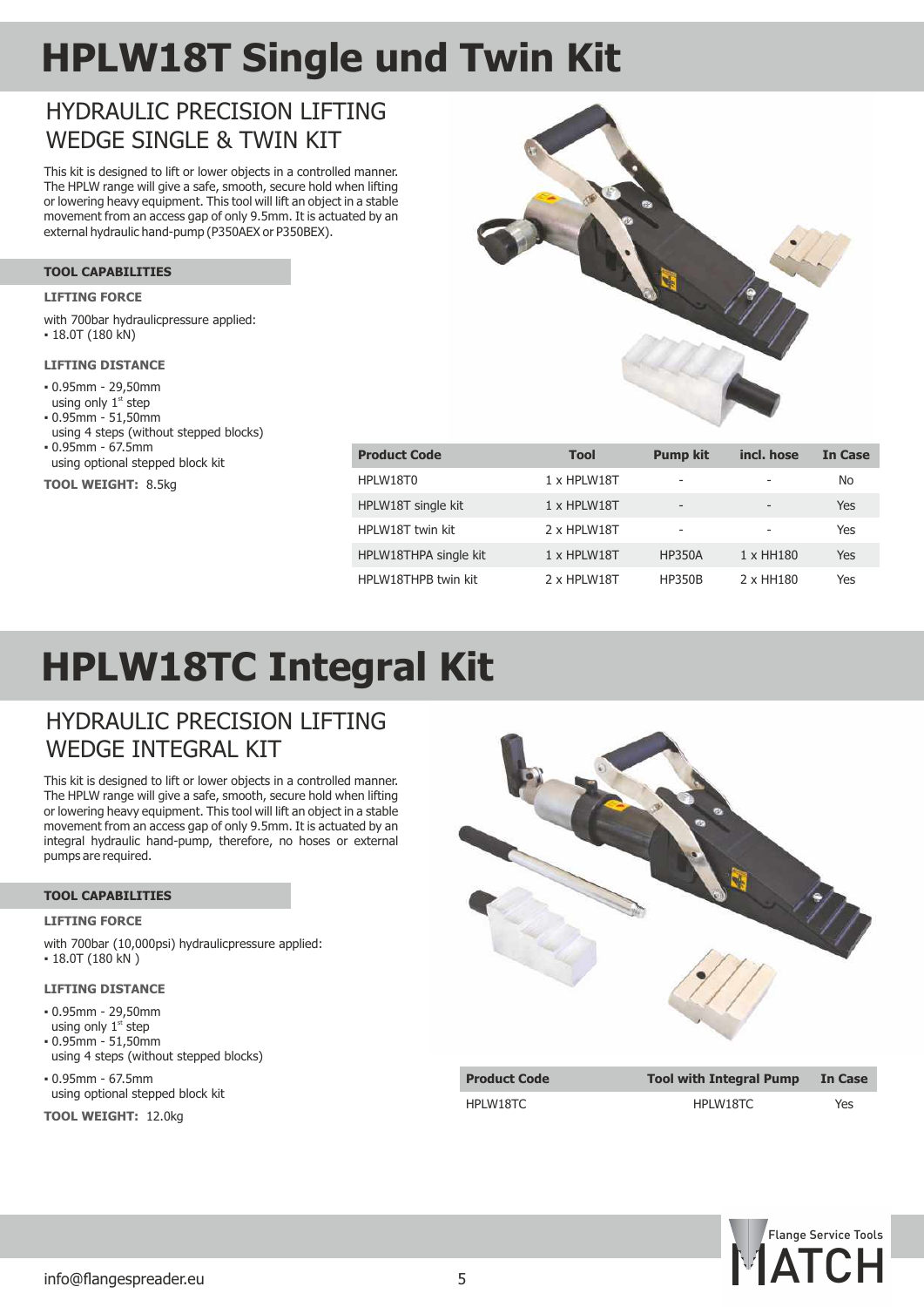## **HAND PUMP SINGLE PORT**

## HYDRAULIC SINGLE PORT SEALED HAND PUMP ATEX 700 bar

This pomp is specially designed to operate in ALL directions. It may be used with any 700 bar tools within their oil capacity specification, for example with HSW15TEX Single Kit, HFA9T, HPLW18T Single Kit, HMSP. Each pump Kit includes a Gauge, an Adaptor and a Coupler. It is ATEX certified for use in the hazardous areas in zones 1 and 2.

#### **TOOL CAPABILITIES**

1st Stage : 13,8 bar 2nd Stage : 700 bar **MAX PRESSURE RATING**

**OIL CAPACITY** 350cc ; 550cc ; 1000cc



| <b>Product Code</b>   | <b>Pump kit incl. Gauge, Adapter</b><br>and Coupler |
|-----------------------|-----------------------------------------------------|
| P350AFX               | Yes                                                 |
| P550AEX               | Yes                                                 |
| P <sub>1000</sub> AFX | Yes                                                 |

## **HAND PUMP TWIN PORT**

### HYDRAULIC TWIN PORT SEALED HAND PUMP ATEX 700 bar

be used with any 700 bar tools within their oil capacity specification, for example with HSW15TEX Twin Kit, HPLW18T Twin Kit. Each pump Kit includes a Gauge, an Adaptor and a Coupler. It is ATEX certified for use in the hazardous areas in zones 1 and 2. This pomp is specially designed to operate in ALL directions. It may

#### **TOOL CAPABILITIES**

**MAX PRESSURE RATING** 2nd Stage : 700 bar 1st Stage : 13,8 bar

**OIL CAPACITY** 350cc ; 550cc ; 1000cc



| <b>Product Code</b>   | <b>Pump kit incl. Gauge, Adapter</b><br>and Coupler |
|-----------------------|-----------------------------------------------------|
| P350BFX               | Yes                                                 |
| P550BFX               | Yes                                                 |
| P <sub>1000</sub> BFX | Yes                                                 |

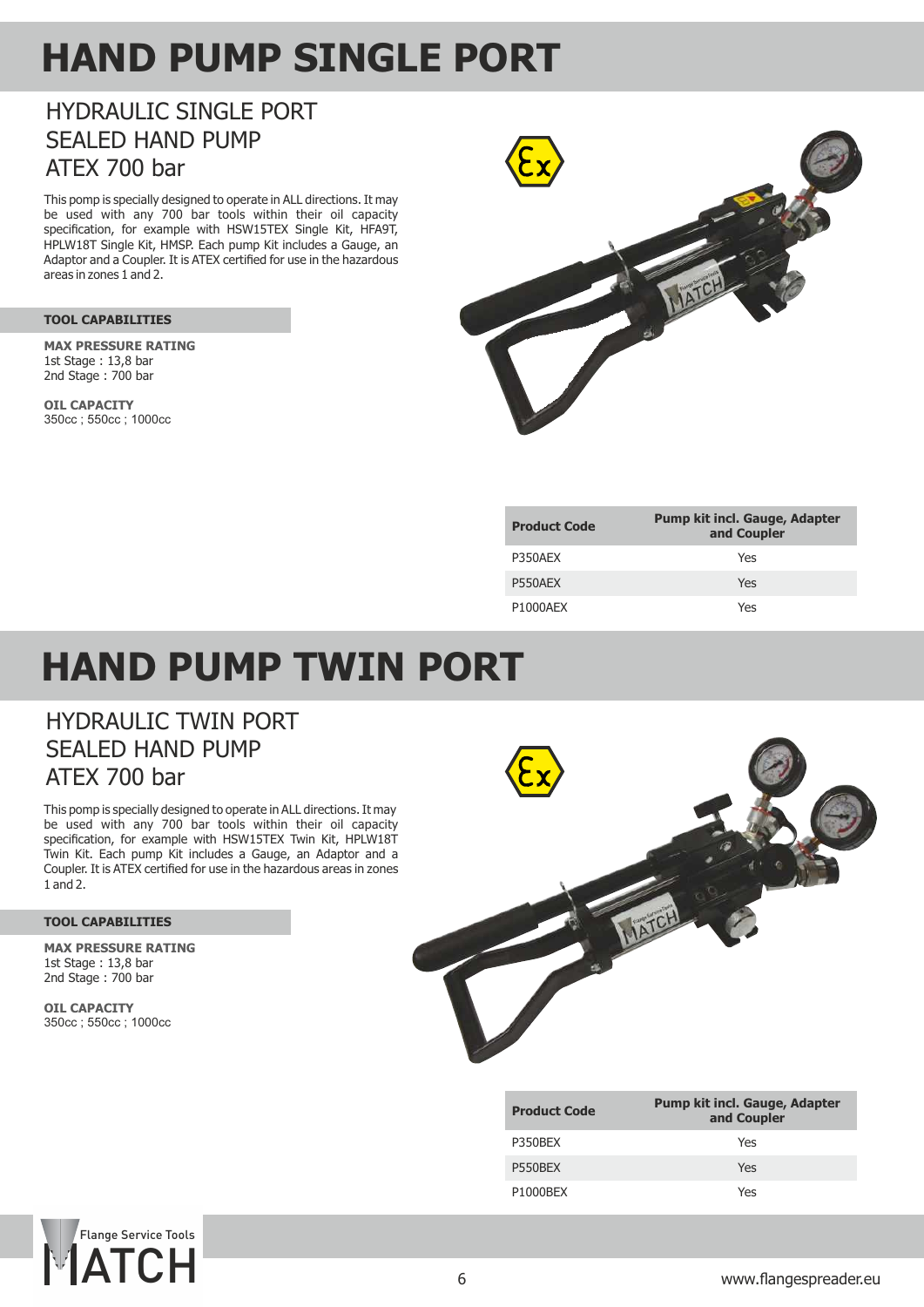## **HAND PUMP KIT WITH HOSE**

## **HYDRAULIC SINGLE** OR TWIN PORT SEALED HAND PUMP KIT WITH HOSE 700 bar

This kit is specially designed to operate in ALL directions. Can be used with any 700 bar tools within their oil capacity specification, for example with HSW15TEX, HFA9T, HPLW18T, HMSP. Each pump Kit includes a Gauge, an Adaptor, a Coupler and 1,80m Hose.

#### **TOOL CAPABILITIES**

2nd Stage : 700 bar 1st Stage : 13,8 bar **MAX PRESSURE RATING**

**OIL CAPACITY** 350cc



| <b>Product Code</b> | Pump kit incl. Gauge(s),<br>Adapter(s) and Coupler(s) | incl. hose | In Case |
|---------------------|-------------------------------------------------------|------------|---------|
| <b>HP350A</b>       | P350AEX                                               | 1 x HH180  | Yes     |
| <b>HP350B</b>       | P350BEX                                               | 2 x HH180  | Yes     |

# **HAND PUMP KIT WITH HOSE ATEX**

## HYDRAULIC SINGLE OR TWIN PORT SEALED HAND PUMP KIT WITH HOSE ATEX 700 bar

This kit is specially designed to operate in ALL directions. It may be used with any 700 bar tools within their oil capacity specification, for example with HSW15TEX, HFA9T, HPLW18T, HMSP. Each pump Kit includes a Gauge, an Adaptor, a Coupler and 1,80m Hose. It is ATEX certified for use in the hazardous areas in zones 1 and 2.

#### **TOOL CAPABILITIES**

2nd Stage : 700 bar **MAX PRESSURE RATING** 1st Stage : 13,8 bar

**OIL CAPACITY** 350cc ; 550cc ; 1000cc



| <b>Product Code</b> | Pump kit incl. Gauge(s),<br>Adapter(s) and Coupler(s) | incl. hose  | In Case |
|---------------------|-------------------------------------------------------|-------------|---------|
| HP350AEX            | P350AFX                                               | 1 x HHEX180 | Yes     |
| HP350BEX            | P350BEX                                               | 2 x HHEX180 | Yes     |